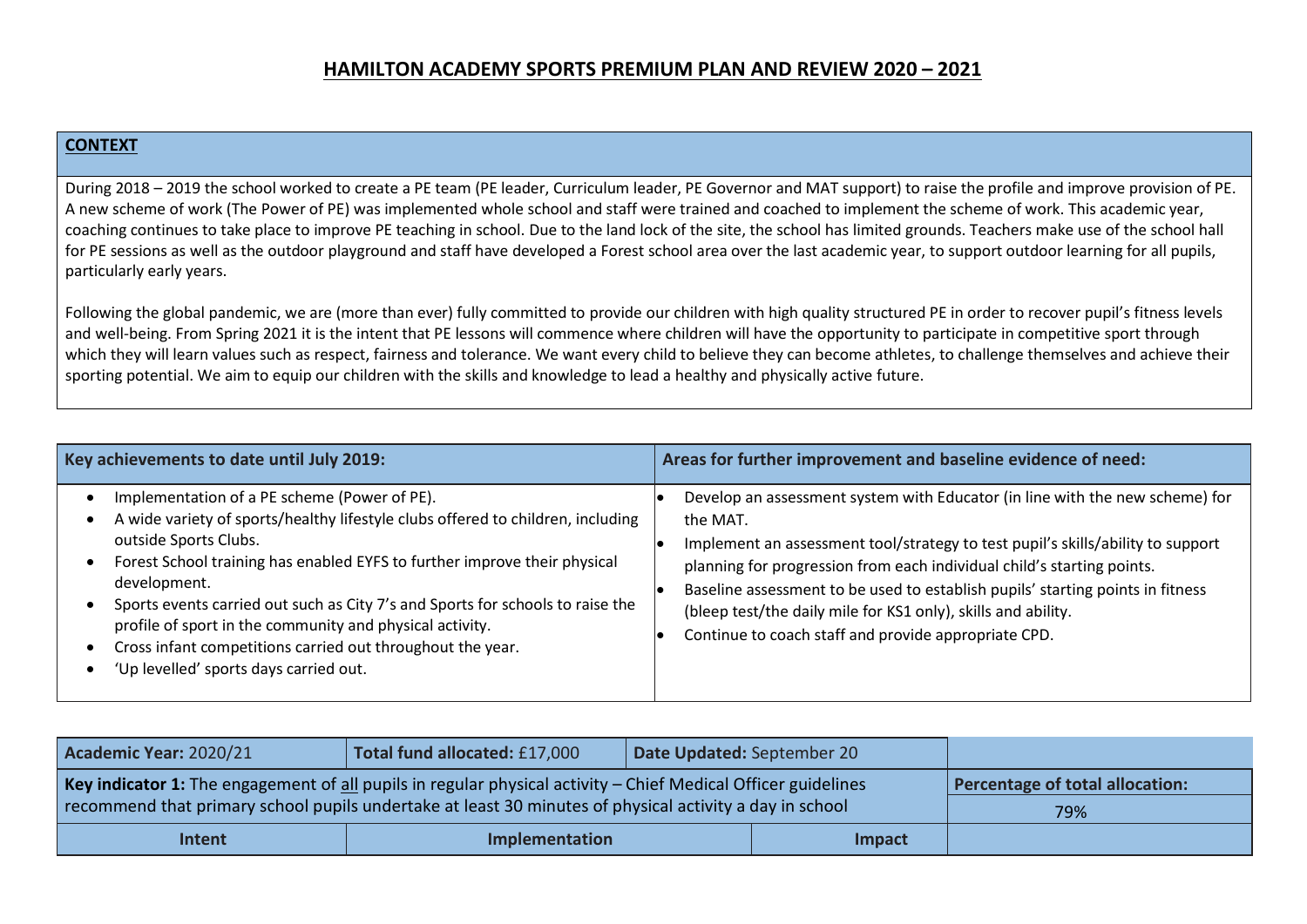|  | <b>ACTIONS</b> | <b>STAFF LEAD &amp;</b><br><b>ESTIMATED COST</b> | <b>EVIDENCE OF</b><br><b>IMPACT</b> | <b>SUSTAINABILITY &amp; NEXT</b><br><b>STEPS</b> |
|--|----------------|--------------------------------------------------|-------------------------------------|--------------------------------------------------|
|--|----------------|--------------------------------------------------|-------------------------------------|--------------------------------------------------|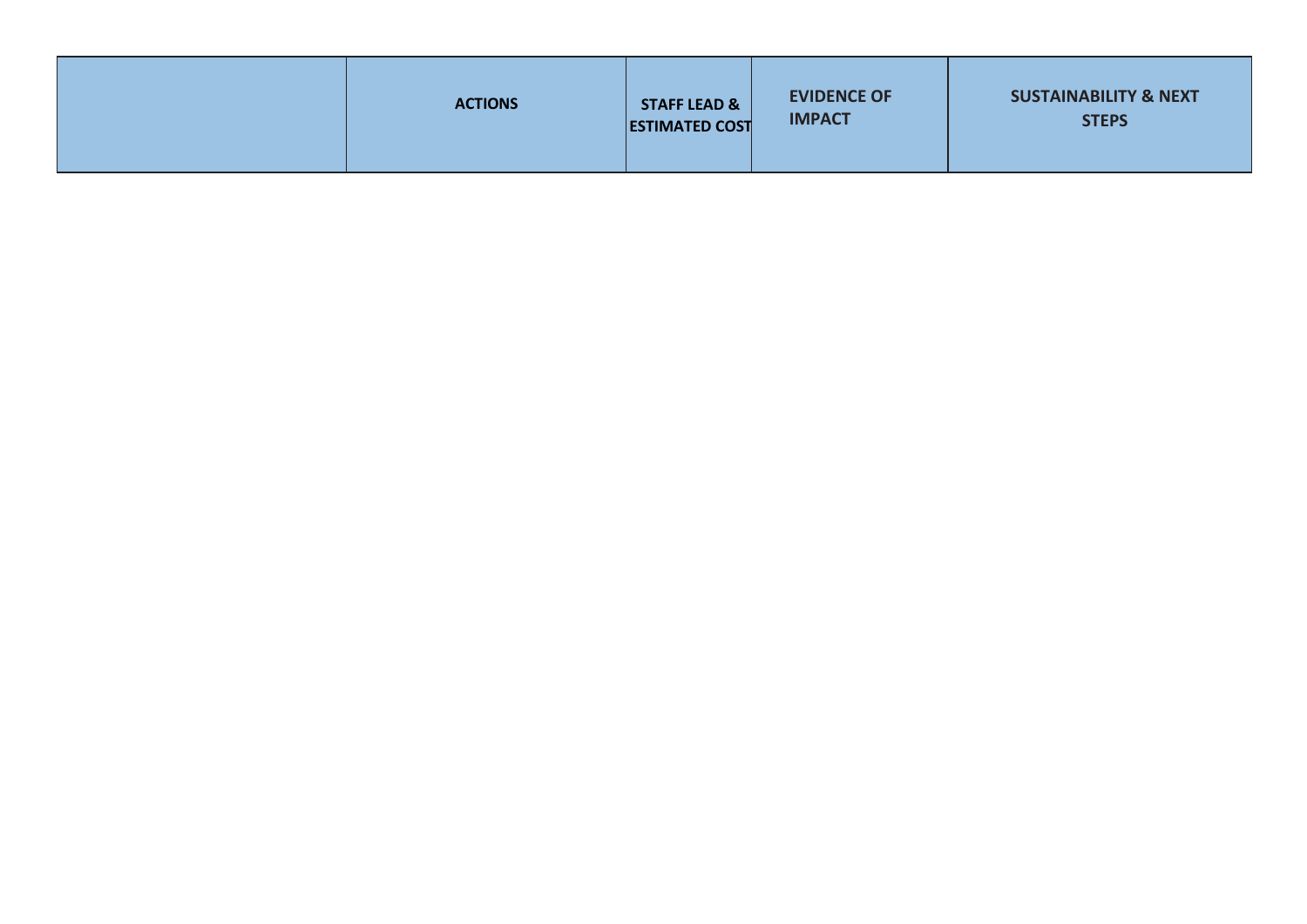| To ensure there is a clear curriculum | Continue to embed the 'Power of            | PE lead/TLA/          | le. | The curriculum sets out                 | $\bullet$ | KS1 have returned to teaching PE     |
|---------------------------------------|--------------------------------------------|-----------------------|-----|-----------------------------------------|-----------|--------------------------------------|
| focus that matches the needs of ALL   | PE' scheme of work, to ensure              | PDBW/CTs              |     | the aims of a                           |           | during the Spring Term. This has     |
| pupils within the school community to | consistent teaching across PE.             |                       |     | programme of                            |           | allowed the team to embed their      |
| increase attainment and accelerate    | Provide coaching support/model             | Management            |     | education and a                         |           | teaching using 'Power of PE'.        |
| progress so outcomes are at least     | lessons when teaching is identified        | time of               |     | structure.                              |           | Moving forward an assessment         |
| broadly in line with national.        | as less than good.                         | PE lead               |     | National curriculum                     |           | system will be proposed during       |
|                                       | Actively target vulnerable groups          | £12,000 per<br>annum/ |     | coverage of knowledge                   |           | autumn 2021.                         |
|                                       | (PP/EAL/Hard to Reach) pupils to           | contribution to       |     | and skills:                             |           | As a result of Covid 19, staff have  |
|                                       | access health and fitness clubs            | salary                |     | <b>Promotes the</b><br>$\circ$          |           | identified that pupils fitness and   |
|                                       | (sport and cooking).                       |                       |     | personal                                |           | basic skills need to be a focus next |
|                                       | Develop an assessment system with Educator |                       |     | development                             |           | academic year. This has been         |
|                                       | Educator (in line with the new             | assessment            |     | of pupils,                              |           | identified through staff completing  |
|                                       | scheme) for the MAT so that                | system                |     | developing                              |           | curriculum deficit documents.        |
|                                       | vulnerable groups can be easily            | £1200                 |     | creativity and                          |           | CPD was offered through PDM          |
|                                       | tracked.                                   | PP funding for        |     | a healthy                               |           | training. Staff completed            |
|                                       |                                            | extra-curricular      |     | lifestyle.                              |           | questionnaires to highlight their    |
|                                       |                                            | clubs £150            |     | <b>Results in</b><br>$\circ$            |           | strengths and developments.          |
|                                       |                                            |                       |     | pupils                                  |           | Coaching was provided to staff       |
|                                       |                                            | Transport costs       |     | achieving in                            |           | where required.                      |
|                                       |                                            | for competitions      |     | line with                               |           | Unfortunately, due to Covid-19       |
|                                       |                                            | £60                   |     | national                                |           | restrictions and school risk         |
|                                       |                                            |                       |     | GLD, Y1 and                             |           | assessments, extra-curricular clubs  |
|                                       |                                            |                       |     | KS1                                     |           | have not been able to run. This will |
|                                       |                                            |                       |     | outcomes.<br>The impact of teaching     |           | be a priority when they return in    |
|                                       |                                            |                       |     |                                         |           | the next academic year.              |
|                                       |                                            |                       |     | on learning and<br>progress overtime is |           |                                      |
|                                       |                                            |                       |     | good with attainment                    |           |                                      |
|                                       |                                            |                       |     | that is now at least in                 |           |                                      |
|                                       |                                            |                       |     | line with national.                     |           |                                      |
|                                       |                                            |                       |     |                                         |           |                                      |
|                                       |                                            |                       |     |                                         |           |                                      |
|                                       |                                            |                       |     |                                         |           |                                      |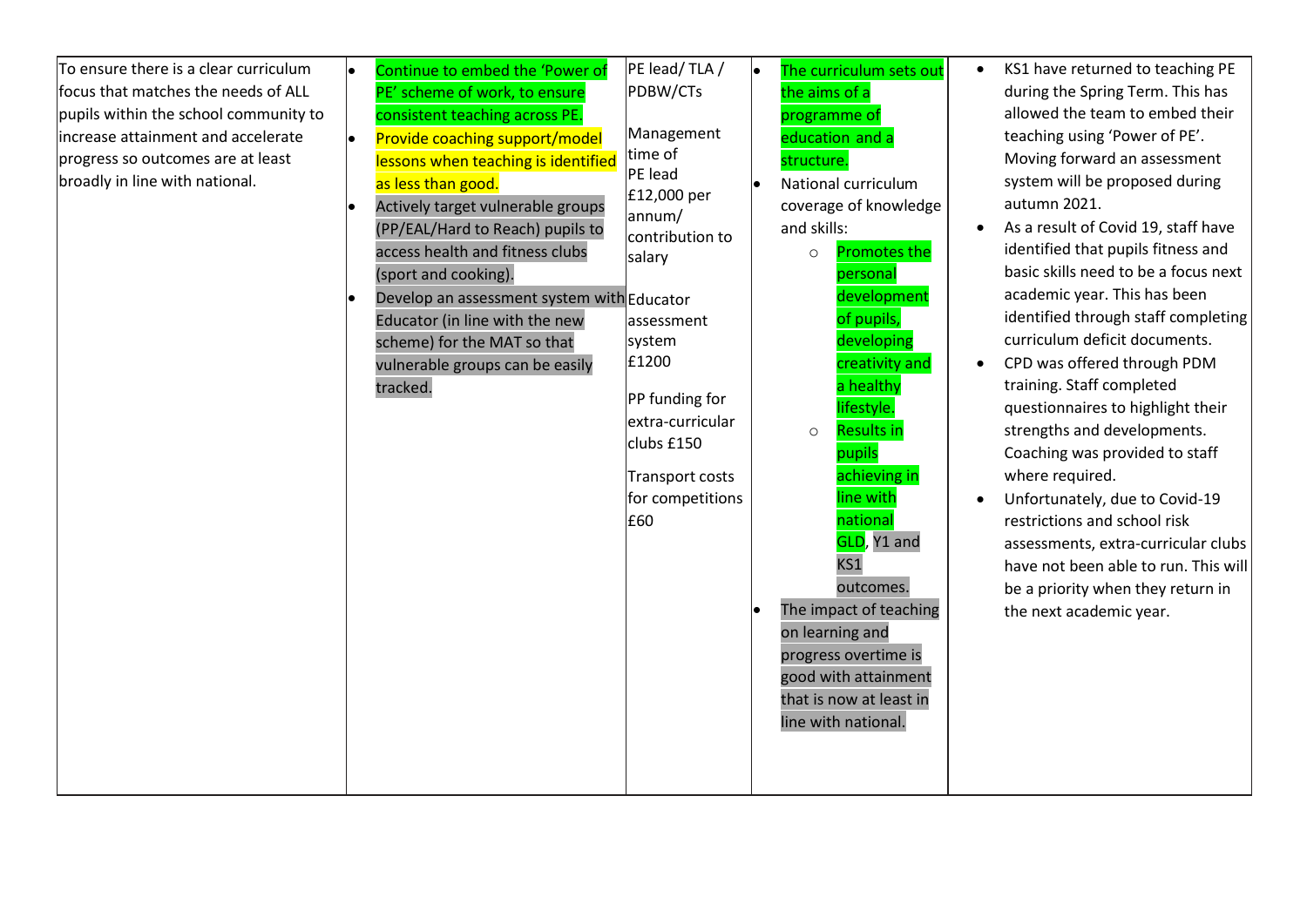|           | Implement an assessment                |  | When returning to school in              |
|-----------|----------------------------------------|--|------------------------------------------|
|           | tool/strategy to test pupil's          |  | September, in order to close the gap,    |
|           | skills/ability to support planning for |  | we implemented structured playtimes      |
|           | progression from each individual       |  | for 30 minutes per day. This allowed     |
|           | child's starting points                |  | the children to access skill taught      |
|           | Baseline assessment to be used to      |  | sessions based around agility, ball      |
|           | establish pupils' starting points in   |  | handling, movement, stamina and          |
|           | fitness (Golden Mile KS1 only),        |  | speed. This also included introducing    |
|           | skills and ability.                    |  | the 'Golden Mile'. This will continue to |
| $\bullet$ | Videos to be produced to show          |  | be a focus next year.                    |
|           | children's fitness / progression of    |  | Baseline assessments were completed      |
|           | skills (eg. Ball catching, hopping).   |  | in September (for the Golden mile)       |
|           | Review and Implement a MAT             |  | when the children returned to school.    |
|           | Assessment Toolkit to include all      |  | Due to additional school closures,       |
|           | PE assessment documentation.           |  | impact from this has not been seen.      |
| le.       | PE data to be analysed/progress        |  | We will re-assess and target children    |
|           | measured (at least start and end of    |  | on return to school in September.        |
|           | year).                                 |  |                                          |
|           |                                        |  |                                          |
|           |                                        |  |                                          |
|           |                                        |  |                                          |
|           |                                        |  |                                          |
|           |                                        |  |                                          |
|           |                                        |  |                                          |
|           |                                        |  |                                          |
|           |                                        |  |                                          |
|           |                                        |  |                                          |
|           |                                        |  |                                          |
|           |                                        |  |                                          |
|           |                                        |  |                                          |
|           |                                        |  |                                          |
|           |                                        |  |                                          |
|           |                                        |  |                                          |
|           |                                        |  |                                          |
|           |                                        |  |                                          |
|           |                                        |  |                                          |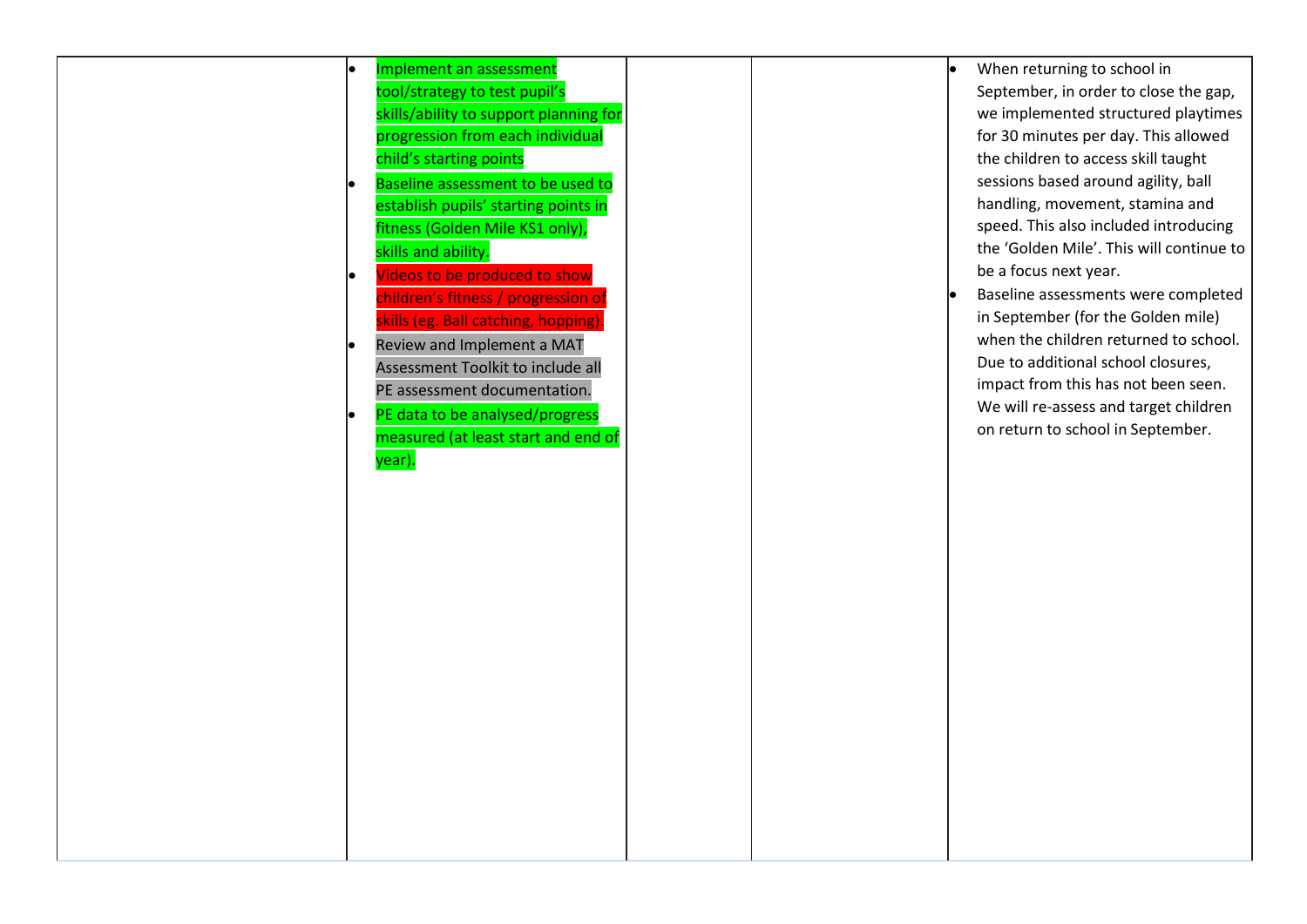| Key indicator 2: The profile of PESSPA being raised across the school as a tool for whole school improvement                                                           |                                                                                                                                                                                                                                                                                                                                                                                                                                                                                                                 |                                                                                                                                               | <b>Percentage of total allocation:</b><br>6%                                                                                                                                                                                                                                                                                             |                                                                                                                                                                                                                                                                                                                                                                                                                                                                                                                                                                                                                              |
|------------------------------------------------------------------------------------------------------------------------------------------------------------------------|-----------------------------------------------------------------------------------------------------------------------------------------------------------------------------------------------------------------------------------------------------------------------------------------------------------------------------------------------------------------------------------------------------------------------------------------------------------------------------------------------------------------|-----------------------------------------------------------------------------------------------------------------------------------------------|------------------------------------------------------------------------------------------------------------------------------------------------------------------------------------------------------------------------------------------------------------------------------------------------------------------------------------------|------------------------------------------------------------------------------------------------------------------------------------------------------------------------------------------------------------------------------------------------------------------------------------------------------------------------------------------------------------------------------------------------------------------------------------------------------------------------------------------------------------------------------------------------------------------------------------------------------------------------------|
| Intent                                                                                                                                                                 | Implementation                                                                                                                                                                                                                                                                                                                                                                                                                                                                                                  |                                                                                                                                               | Impact                                                                                                                                                                                                                                                                                                                                   |                                                                                                                                                                                                                                                                                                                                                                                                                                                                                                                                                                                                                              |
|                                                                                                                                                                        | <b>ACTIONS</b>                                                                                                                                                                                                                                                                                                                                                                                                                                                                                                  | <b>STAFF LEAD &amp;</b><br><b>ESTIMATED COST</b>                                                                                              | <b>EVIDENCE OF</b><br><b>IMPACT</b>                                                                                                                                                                                                                                                                                                      | <b>SUSTAINABILITY &amp; NEXT</b><br><b>STEPS</b>                                                                                                                                                                                                                                                                                                                                                                                                                                                                                                                                                                             |
| To raise the profile of behaviour and<br>attitude to learning through the<br>academy's MAGIC ethos, ensuring<br>children are in school, on time and eager<br>to learn. | School displays to be further<br>le.<br>developed to promote MAGIC<br>learning:<br><b>Healthy eating/choices</b><br><b>Fitness - healthy lifestyles</b><br>PE (hall)<br>Competition participation<br>$\circ$<br>and achievement board<br>(photos, certificates,<br>awards)<br>Lesson evaluations and PE clubs to<br>include talent spotting.<br>Talented register to be collated<br>identifying sport of strength.<br>Talented children to be sign posted<br>le<br>to in school clubs (nurture/grow<br>talent). | PDBW Lead/PE<br>lead / playground<br>llead<br>Northwood<br>stadium/coach<br>hire for sports<br>day £1000<br>Display costs<br>contribution £90 | The school's 3<br>rules are<br>embedded and<br>children articulate<br>and demonstrate<br>them.<br>A whole school Gifted<br>and Talented register<br>enables the PE lead /<br><b>Class Teachers to target</b><br>pupils for sport clubs<br>inside and outside of<br>school ensuring that<br>children achieve their<br>sporting potential. | The school's 3 rules are embedded<br>across the school and promote MAGIC<br>learning. These have been monitored<br>through pupil voice interviews and<br>lesson observations. These rules are<br>displayed in all classrooms and are<br>revisited each Monday. The<br>recognition board is used in all classes<br>and a hot chocolate award is given for<br>those children who go above and<br>beyond.<br>Due to the risk assessments and<br>government guidance in place after<br>school clubs have not been able to be<br>completed this year. These will be a<br>high priority to re-introduce the next<br>academic year. |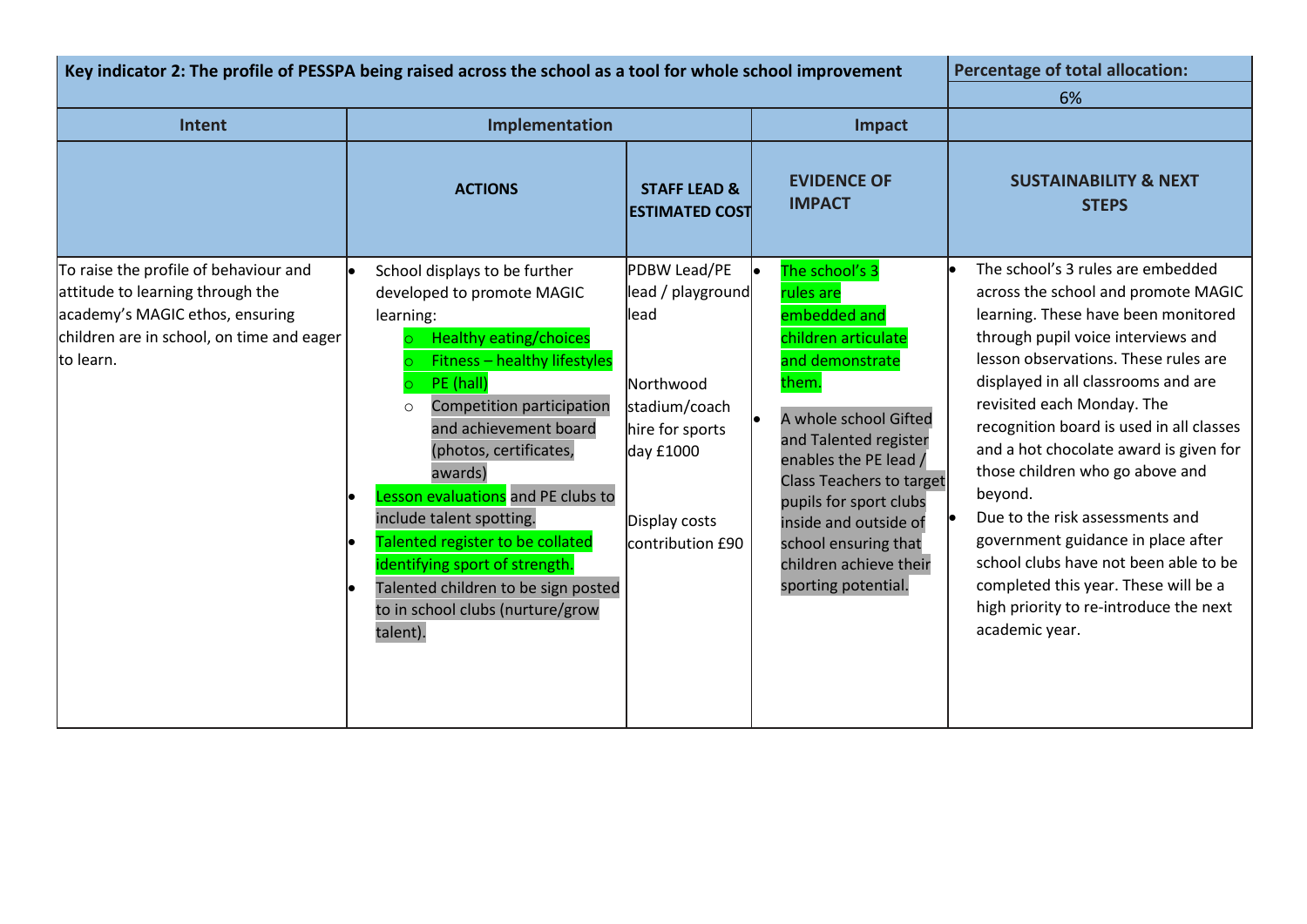| To develop children's understanding of      | <b>School Council and Parent Forum to School Council</b> |                 | Lunchtime provision supports  | When returning to school in      |
|---------------------------------------------|----------------------------------------------------------|-----------------|-------------------------------|----------------------------------|
| healthy lifestyle choices and how           | review policy, consult - processes                       | lead / PDBW     | pupils to develop resilience, | September, we implemented        |
| participating in physical activity / eating | for healthy lunchboxes and tuck.                         |                 | confidence and independence   | structured playtimes for 30      |
| healthily will contribute to a healthy life | Propose changes to SLT to improve                        |                 | and lead a healthy and active | minutes per day. This allowed    |
| and good well-being.                        | health and well-being.                                   |                 | lifestyle.                    | the children to access skill     |
|                                             | Lead sport clubs, healthy lifestyles                     |                 |                               | taught sessions based around     |
|                                             | clubs to accommodate                                     | PE lead         |                               | agility, ball handling,          |
|                                             | needs/interests of parents and                           |                 |                               | movement, stamina and            |
|                                             | pupils where possible.                                   |                 |                               | speed. This also included        |
|                                             | Play leaders to be continued to be                       |                 |                               | introducing the 'Golden Mile'.   |
|                                             | coached to encourage active play.                        | Classroom staff |                               | This will continue to be a focus |
|                                             | <b>Monitor lunchtimes and</b>                            |                 |                               | next year.                       |
|                                             | support/coach/ensure lunch time                          |                 |                               | Lunchtime arrangements were      |
|                                             | supervisors are actively engaged in                      | <b>PE</b> lead  |                               | also adapted, in line with       |
|                                             | encouraging active play.                                 |                 |                               | Covid Government guidance.       |
|                                             | Monitor morning playtimes and                            |                 |                               | Therefore, in September, we      |
|                                             | encourage/support/coach                                  | PE lead         |                               | offered one hot meal choice      |
|                                             | classroom staff in becoming                              |                 |                               | but gradually, throughout the    |
|                                             | actively engaged in encouraging                          |                 |                               | year, an increased menu was      |
|                                             | active play.                                             |                 |                               | provided. In September, we       |
|                                             |                                                          |                 |                               | will return to a full menu.      |

| Key indicator 3: Increased confidence, knowledge and skills of all staff in teaching PE and sport | <b>Percentage of total allocation:</b> |                                                  |                           |                                                  |
|---------------------------------------------------------------------------------------------------|----------------------------------------|--------------------------------------------------|---------------------------|--------------------------------------------------|
|                                                                                                   |                                        |                                                  |                           | 14%                                              |
| Intent                                                                                            | Implementation                         |                                                  |                           |                                                  |
|                                                                                                   | <b>ACTIONS</b>                         | STAFF LEAD &<br><b>ESTIMATED</b><br><b>COSTS</b> | <b>EVIDENCE OF IMPACT</b> | <b>SUSTAINABILITY &amp; NEXT</b><br><b>STEPS</b> |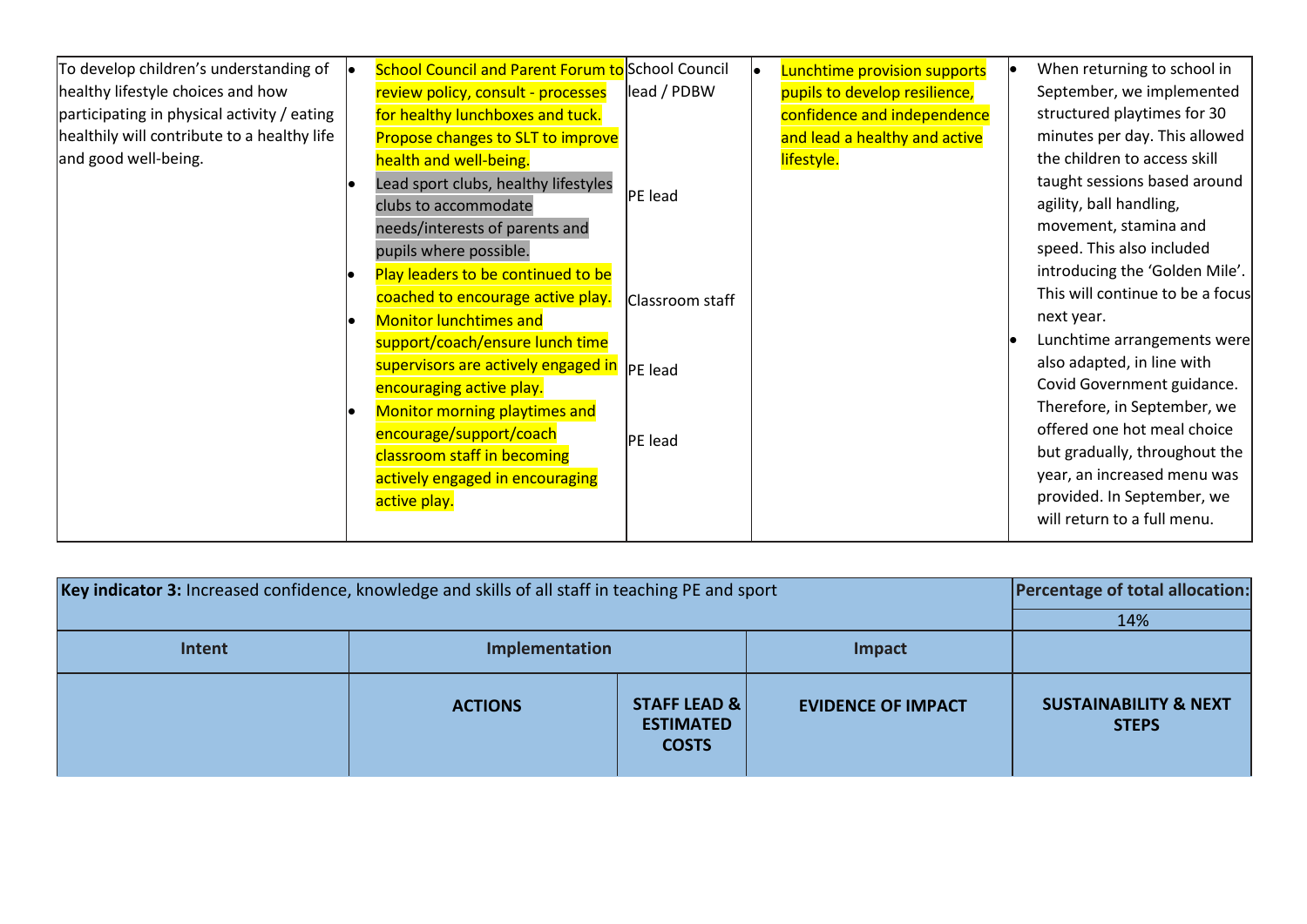| To develop teacher's pedagogical<br>knowledge and skills to ensure all<br>teaching is at least GOOD through a<br>robust training and monitoring<br>programme. | Create and analyse staff CPD<br>needs through a questionnaire<br>during Spring 1 once PE lessons<br>are resumed.<br><b>Review and implement a</b><br>consistent MTP and weekly<br>planning system across the MAT<br>for PE, linked to the new scheme<br>of work.<br><b>Monitor MTP</b> and weekly<br>planning to see evidence of the<br>children being able to talk about<br>the effect of exercise and healthy<br>lifestyles.<br>Drop ins to be carried out on P.E.<br>lessons and areas of strength<br>shared/areas of development<br>identified.<br>Children's self-evaluations and<br>peer evaluations to be captured in<br>lessons and evidence gathered on<br><b>IPADs shows skills as well as</b><br>showcase/ celebrate children's<br>achievements and<br>discussions/comments about P.E. | PE lead/PDBW                                                                                            | <b>Quality of Education meets the</b><br>le<br>good Ofsted judgement.<br>Leaders use assessment well to<br>help pupils embed and use<br>knowledge fluently or to check<br>understanding or inform<br>teaching.<br>The impact of the taught<br>curriculum is strong; pupils work<br>across the curriculum is of a high<br>quality. | A staff questionnaire was<br>created by PE leads to analyse<br>how confident staff were<br>feeling when returning to<br>teach the Power of PE<br>scheme. This included<br>competence, development<br>areas, CPD request and an<br>equipment audit. All teaching<br>staff completed the<br>questionnaire and CPD<br>requests were acted upon.<br>A consistent MTP is used<br>across all year groups as well<br>as across the MAT. This<br>allows a consistent approach<br>to be used when using the<br>same scheme of work.<br>PE/Physical/Lunchtime<br>monitoring is ongoing by<br>school leaders. Strengths and<br>areas for development are<br>shared with staff. |
|---------------------------------------------------------------------------------------------------------------------------------------------------------------|---------------------------------------------------------------------------------------------------------------------------------------------------------------------------------------------------------------------------------------------------------------------------------------------------------------------------------------------------------------------------------------------------------------------------------------------------------------------------------------------------------------------------------------------------------------------------------------------------------------------------------------------------------------------------------------------------------------------------------------------------------------------------------------------------|---------------------------------------------------------------------------------------------------------|-----------------------------------------------------------------------------------------------------------------------------------------------------------------------------------------------------------------------------------------------------------------------------------------------------------------------------------|---------------------------------------------------------------------------------------------------------------------------------------------------------------------------------------------------------------------------------------------------------------------------------------------------------------------------------------------------------------------------------------------------------------------------------------------------------------------------------------------------------------------------------------------------------------------------------------------------------------------------------------------------------------------|
| To raise attainment and accelerate<br>progress in the Early Years so it is at least<br>in line with national.                                                 | Children to be specifically<br>targeted/and interventions<br>analysed to ensure physical data<br>is in line with national.<br>Monitor the provision for outdoor<br>learning ensuring outdoor<br>learning in the Early Years<br>challenges children and allows<br>them to take safe risks and that                                                                                                                                                                                                                                                                                                                                                                                                                                                                                                 | PE lead /TLA/<br>PDBW / EYFS lead<br>/ CTs<br>£2000 towards<br>improving<br>environment for<br>physical | GLD is in line with national<br>attainment and gaps are closing<br>between all groups of learners.<br>The learning environment is<br>highly stimulating and provides<br>rich, varied and imaginative<br>experiences.                                                                                                              | On return in September,<br>physical data was analysed,<br>which showed a reduction in<br>fitness levels and hand-eye<br>coordination.<br>To address this deficit, 30<br>minutes of structured play<br>was introduced each day. This<br>consisted of a weekly                                                                                                                                                                                                                                                                                                                                                                                                        |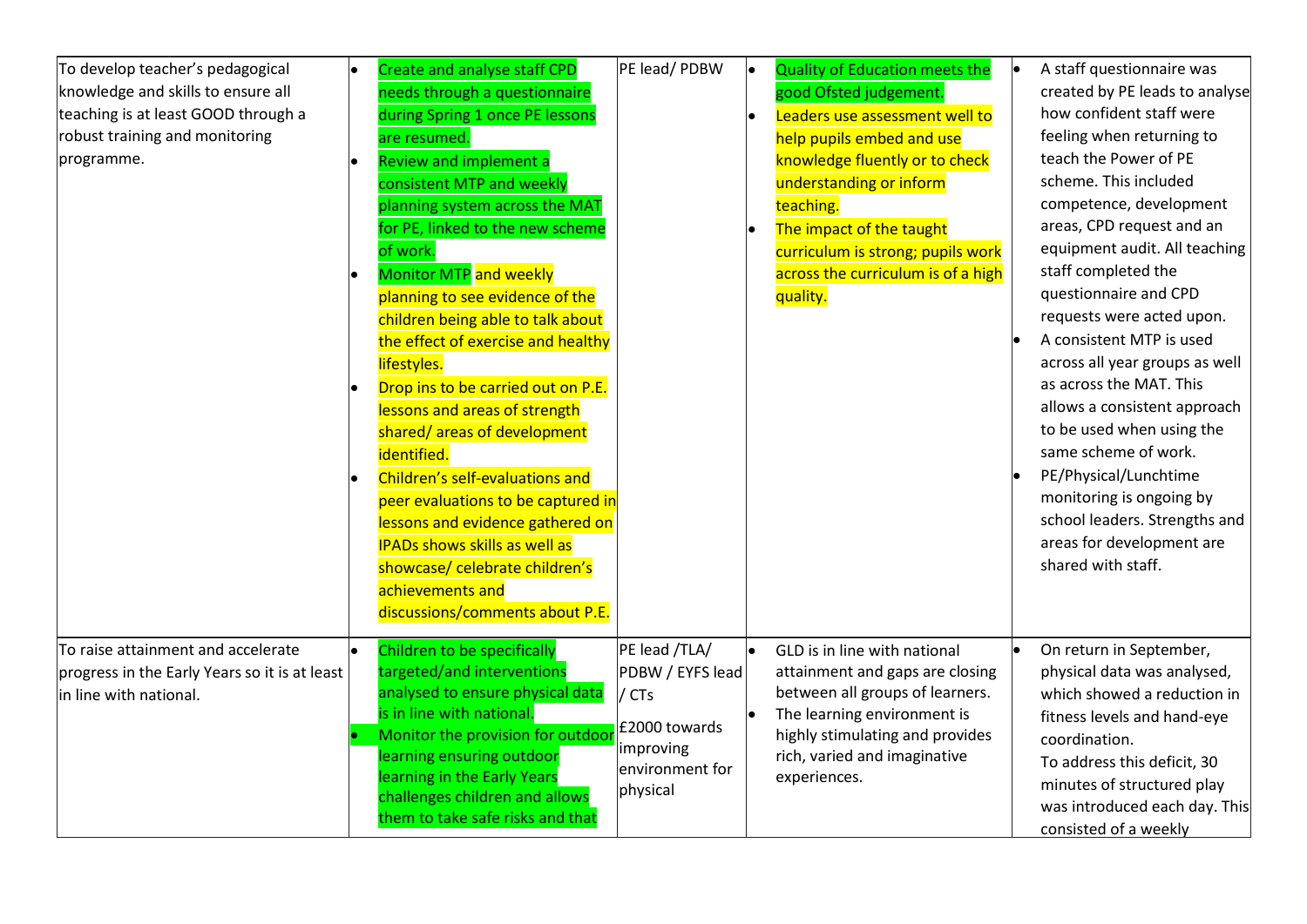| Key indicator 4: Broader experience of a range of sports and activities offered to all pupils | activities being offered outdoors<br>and record their comments.<br>Children to be taught how to<br>make healthy choices and why it<br>is important.<br>Embed children's independence<br>for self-service fruit and<br>water/milk.<br>PHSE independence skills to be<br>included in drop ins. | £300<br>CPD/Teaching<br>time for Forest<br>school staff |                           | <b>EYFS staff incorporate</b><br>physical activities within CP<br>and encourage/provide<br>outdoor learning.<br>Floor books were introduce in<br>Summer to capture,<br>children's WOW learning<br>which included many outdoor<br>opportunities. Children talked<br>confidently about this.<br>Due to risk assessments in<br>place, fruit and milk has been<br>given to the children this year<br>to minimise cross-<br>contamination. Self-selection<br>will be re-introduced next<br>year.<br><b>Percentage of total allocation:</b><br>2% |
|-----------------------------------------------------------------------------------------------|----------------------------------------------------------------------------------------------------------------------------------------------------------------------------------------------------------------------------------------------------------------------------------------------|---------------------------------------------------------|---------------------------|---------------------------------------------------------------------------------------------------------------------------------------------------------------------------------------------------------------------------------------------------------------------------------------------------------------------------------------------------------------------------------------------------------------------------------------------------------------------------------------------------------------------------------------------|
| Intent                                                                                        | Implementation                                                                                                                                                                                                                                                                               |                                                         | Impact                    |                                                                                                                                                                                                                                                                                                                                                                                                                                                                                                                                             |
|                                                                                               | <b>ACTIONS</b>                                                                                                                                                                                                                                                                               | <b>STAFF LEAD &amp;</b><br><b>ESTIMATED COST</b>        | <b>EVIDENCE OF IMPACT</b> | <b>SUSTAINABILITY &amp;</b><br><b>NEXT STEPS</b>                                                                                                                                                                                                                                                                                                                                                                                                                                                                                            |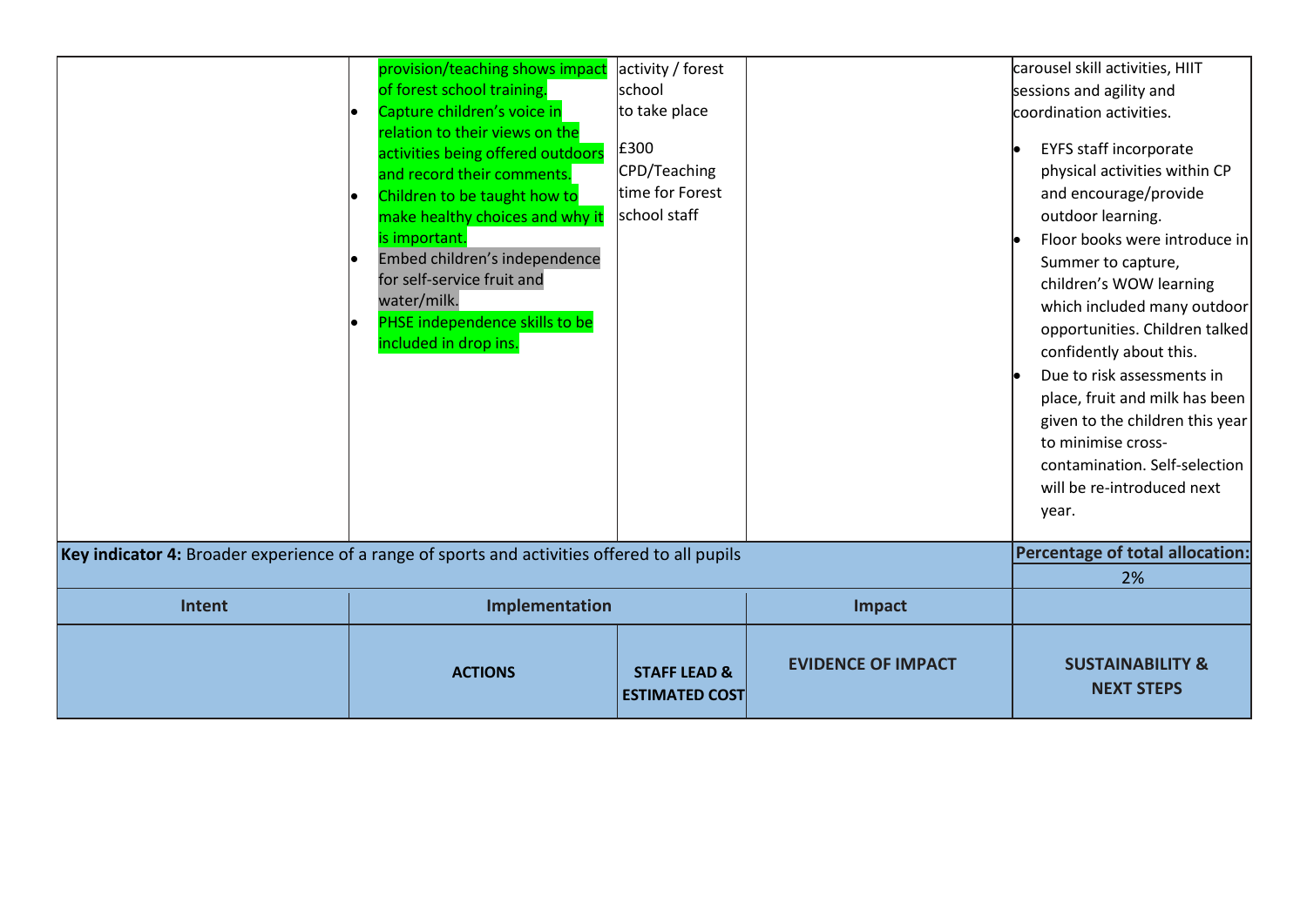| To develop the capacity of leadership     |                                  | Monthly supervision and coaching PE lead /      |                            | Staff talk confidently about their | PE lead has developed in       |
|-------------------------------------------|----------------------------------|-------------------------------------------------|----------------------------|------------------------------------|--------------------------------|
| within the school, at all levels, to show |                                  | to take place between PDBW lead Playground lead |                            | area of responsibility and they    | confidence throughout the      |
| limpact on improving outcomes.            |                                  | and PE lead/Playground lead                     | /PDBW lead/                | can demonstrate that they have     | year and supported staff.      |
|                                           |                                  | focusing on plan                                | Compliance                 | disseminated their expertise       | Virtually infant PE leads have |
|                                           |                                  | progression/impact.                             | Officer/ Office            | across the school.                 | collaborated to share good     |
|                                           |                                  | Collaborative management time                   |                            | Leaders use assessment well to     | practise. Due to risk          |
|                                           |                                  | across the MAT for PDBW and                     | CTs/LTS leads              | help pupils embed and use          | assessments in place we have   |
|                                           |                                  | Sports lead.                                    |                            | knowledge fluently or to check     | been unable to welcome         |
|                                           |                                  | PE lead judgements to be quality                |                            | understanding or inform            | other members of staff from    |
|                                           |                                  | assured across the MAT.                         | Playtime/                  | teaching.                          | across the MAT to quality      |
|                                           | All staff working with children, | lunchtime                                       | Increased parental support | assure judgements.                 |                                |
|                                           |                                  | including club leads, must have                 | resources £200             | through the parent forum.          |                                |
|                                           |                                  | level 1 safeguarding DBS and all                |                            |                                    |                                |
|                                           |                                  | safeguarding 'working with                      |                            |                                    |                                |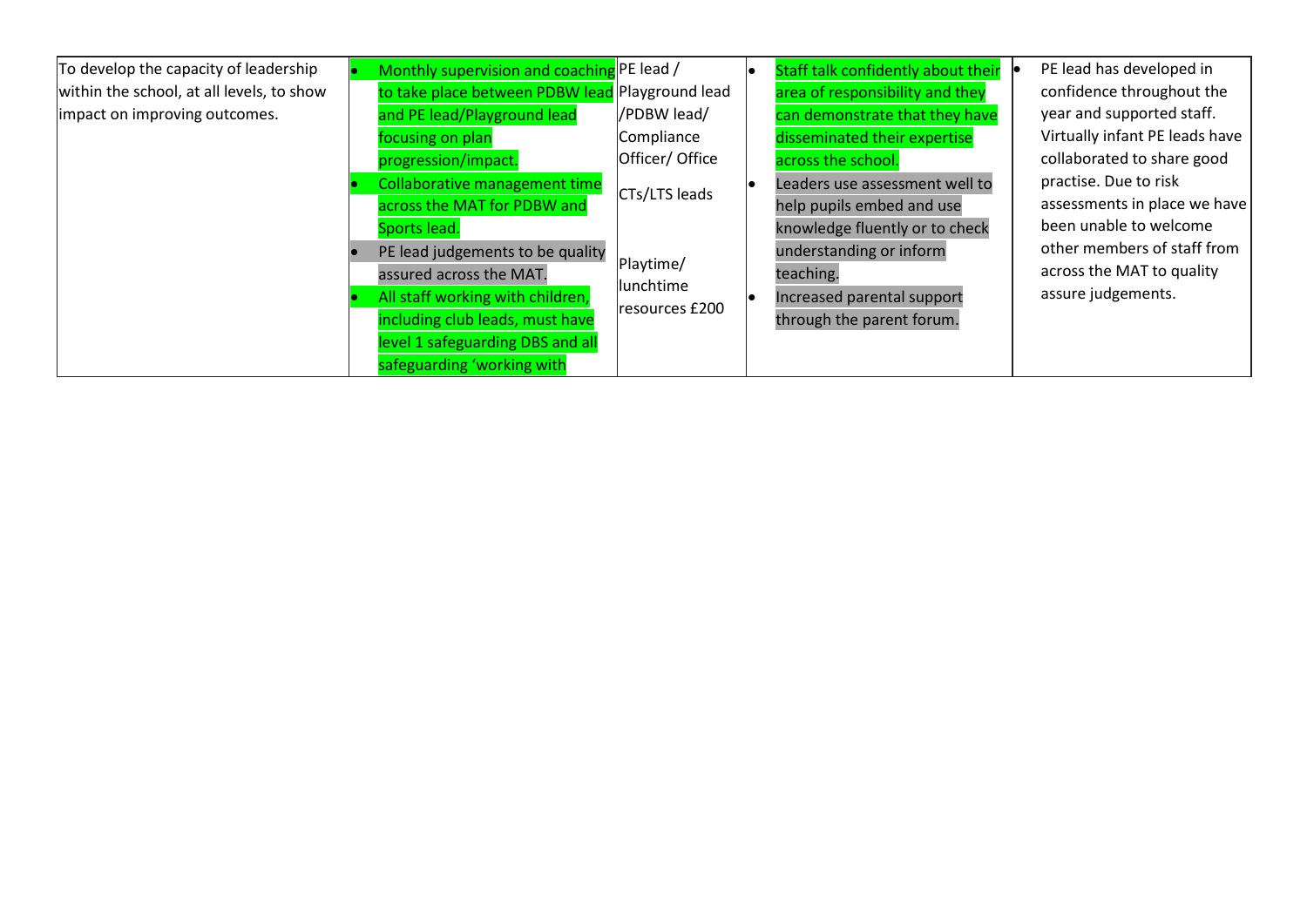|    | children' checks prior to working      |  | School council contribute to | No clubs have taken place      |
|----|----------------------------------------|--|------------------------------|--------------------------------|
|    | in schools (As safeguarding audit).    |  | school events and school     | due to the risk assessments in |
|    | <b>Ensure consistent standard risk</b> |  | development.                 | place therefore no registers   |
|    | assessments are used for Sports        |  |                              | were used. A template          |
|    |                                        |  |                              | register has been created,     |
|    | clubs and PE lessons.                  |  |                              |                                |
|    | Club registers to be developed to      |  |                              | including medical care         |
|    | include medical care plans/needs,      |  |                              | plans/needs, vulnerabilities,  |
|    | vulnerabilities, dismissal and pupil   |  |                              | dismissal and pupil alerts     |
|    | alerts.                                |  |                              | which can be used for the      |
|    | Develop the facilities/resources       |  |                              | next Academic Year.            |
|    | available for KS1 pupils at            |  |                              | To further develop lunchtime   |
|    | playtime/lunchtime.                    |  |                              | provision, next year we will   |
|    | Questionnaires to be sent to           |  |                              | introduce skipping. Staff will |
|    | parents to gage views about            |  |                              | receive CPD to support this.   |
|    | importance of P.E and sport and        |  |                              | Gathering stakeholder          |
|    | healthy lifestyles.                    |  |                              | feedback will be a focus next  |
|    | Questionnaires to be completed         |  |                              | year.                          |
|    | with pupils to gage their views in     |  |                              |                                |
|    | terms of scale 1-10 PE, healthy        |  |                              |                                |
|    | lifestyle choices and choice of        |  |                              |                                |
|    | clubs - School council to lead         |  |                              |                                |
|    | consultation, analysis and             |  |                              |                                |
|    | presentation findings.                 |  |                              |                                |
| le | <b>Collate evidence/feedback from</b>  |  |                              |                                |
|    | questionnaires and analyse to find     |  |                              |                                |
|    | areas of need and plan clubs           |  |                              |                                |
|    | accordingly                            |  |                              |                                |
|    |                                        |  |                              |                                |

| Key indicator 5: Increased participation in competitive sport | <b>Percentage of total allocation:</b> |                           |                             |
|---------------------------------------------------------------|----------------------------------------|---------------------------|-----------------------------|
|                                                               |                                        |                           | 0%                          |
| Intent                                                        | Implementation                         | Impact                    |                             |
|                                                               |                                        | <b>EVIDENCE OF IMPACT</b> | <b>SUSTAINABILITY &amp;</b> |